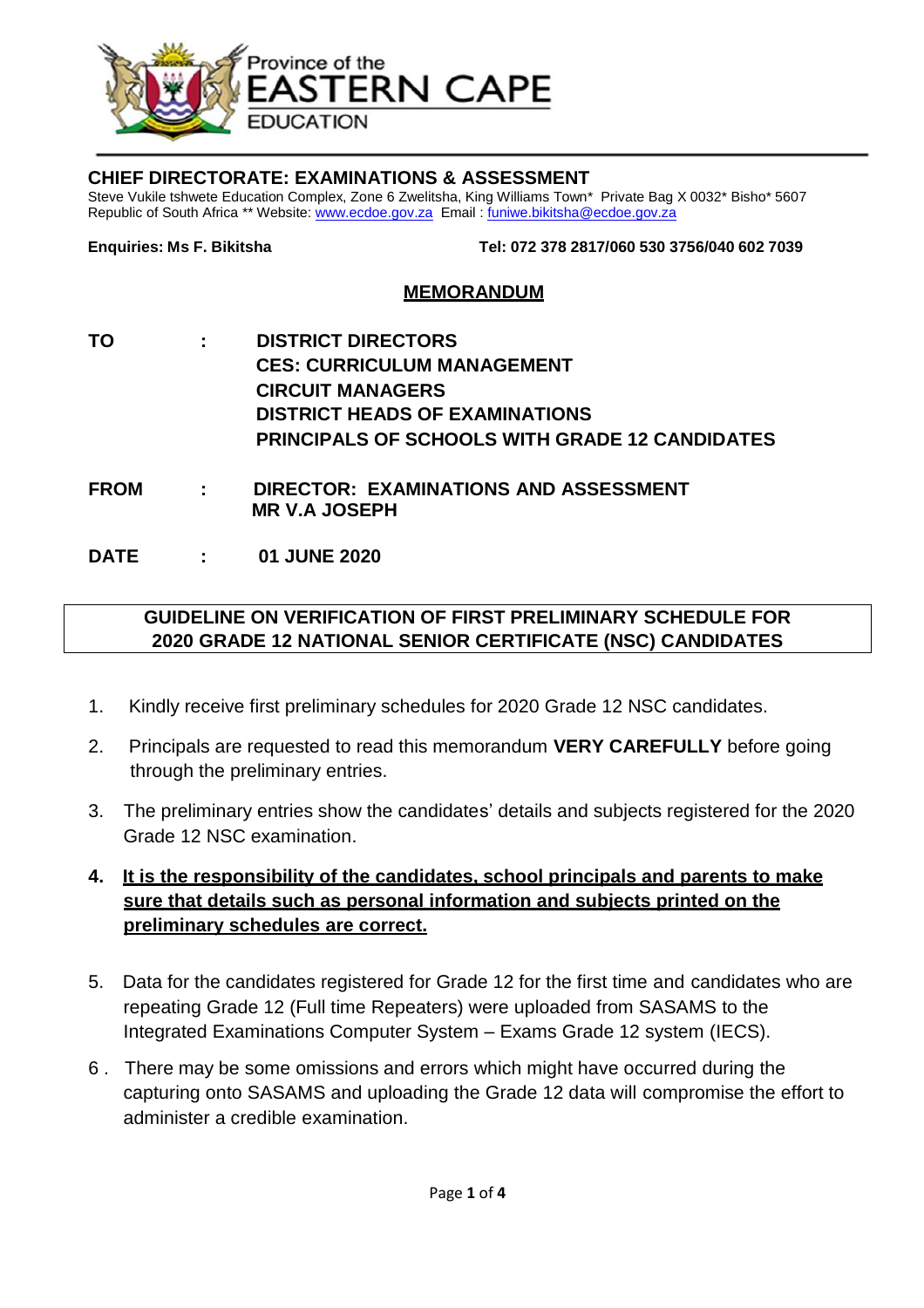- 7. School Principals must ensure that all 2020 Grade 12 candidates are accounted for in your school.
- 8. It has been observed that there are instances where the number of candidates are either duplicated or repeated from the data of 2019 or field values of the candidate's names are incorrectly stored in the system. These errors may not be easily identifiable on the system to be corrected.
- 8.1. The following table helps the principals and candidates to identify these errors:

| <b>First-Timers</b><br>(Data from<br><b>SASAMS)</b>                                                                                                                                                                                   | Error                                                                                                                           | Observation on the<br>prelim                                                                                                                                                           | <b>Procedure to correct</b>                                                                                                                                                               |
|---------------------------------------------------------------------------------------------------------------------------------------------------------------------------------------------------------------------------------------|---------------------------------------------------------------------------------------------------------------------------------|----------------------------------------------------------------------------------------------------------------------------------------------------------------------------------------|-------------------------------------------------------------------------------------------------------------------------------------------------------------------------------------------|
| On the<br>prelim:<br>Surname is listed<br>first (on the left),<br>and is separated<br>by a comma (,)<br>from the names<br>(which are on the<br>right-hand side of<br>the comma)<br>DE<br>e.g.: VAN                                    | FIRST NAME in the<br>place of Surname                                                                                           | FIRST NAME is on the left<br>of the comma e.g.<br>Surname: MLANJANA<br>Name: ANDA<br>Printed on the prelim as:<br>ANDA, MLANJANA<br>The first name ANDA is on<br>the left of the comma | Using red ink, write the details in<br>the correct order and attach a<br>copy of the ID:<br>ANDA, MLANJANA<br><b>MLANJANA, ANDA</b>                                                       |
| VENTER,<br><b>ANNELISE</b><br><b>MARIA</b><br>Surname:<br><b>VAN</b><br>DE VENTER (on<br>the left-<br>hand-<br>of<br>side<br>the<br>comma)<br>Names:<br>&<br><b>ANNELISE</b><br>MARIA (on the<br>hand-side<br>right-<br>of the comma) | FIRST NAME & one<br>NAME captured as<br>surname                                                                                 | FIRST NAME & one<br>NAME on the left of the<br>comma<br>e.g. SHINE DOLLY,<br><b>LERATO</b>                                                                                             | Using red ink, write the details in<br>the correct order and attach a<br>copy of the ID:<br>SHINE DOLLY, LERATO<br><b>SHINE, DOLLY LERATO</b>                                             |
|                                                                                                                                                                                                                                       | NAMES/SURNAMES<br>in brackets.<br>It is possible that the<br>learner changed the<br>surname or is in the<br>process of changing | e.g. MASIANA<br>(MOHALE),<br><b>ELIJAH</b>                                                                                                                                             | Using red ink, write the correct<br>surname which appears on the<br>official Home Affairs documents,<br>and attach a copy of the ID<br>MASIANA (MOHALE), ELIJAH<br><b>MASIANA, ELIJAH</b> |
|                                                                                                                                                                                                                                       | Special characters in<br>names                                                                                                  | e.g. N"""WANDULE,<br><b>SELINAH</b>                                                                                                                                                    | Using red ink, write the correct<br>surname which appears on the<br>official Home Affairs documents,<br>and attach a copy of the ID:<br>N""WANDULE, SELINAH<br><b>NWANDULE, SELINAH</b>   |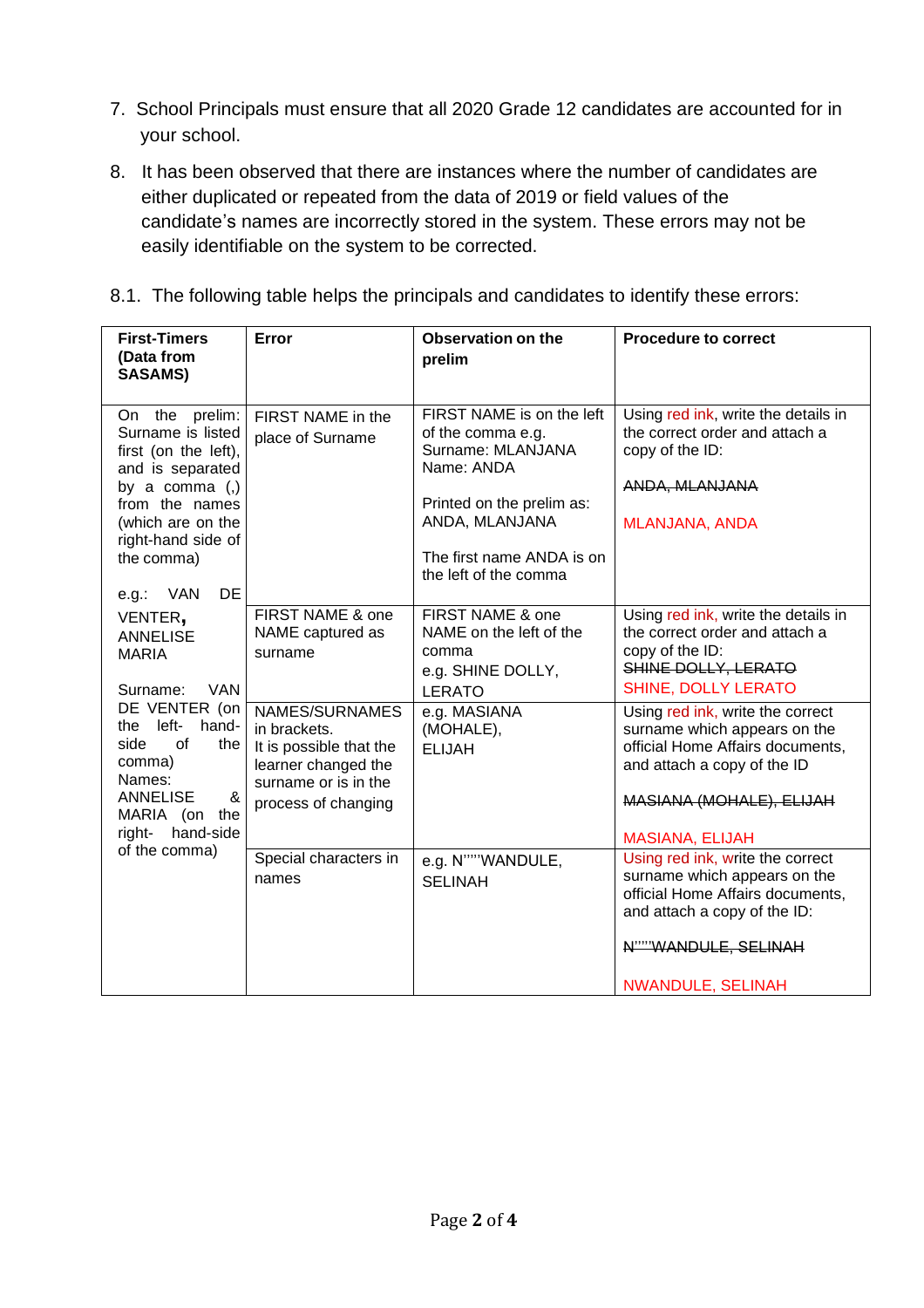8.2. If you notice any discrepancies, make corrections with RED INK, and attach supporting documents as guided below;

| <b>Corrections</b>                        | <b>Supporting Valid Documents required</b>                                                                                                                             |  |
|-------------------------------------------|------------------------------------------------------------------------------------------------------------------------------------------------------------------------|--|
| Personal details                          | Scratch, write the correct details and attach a<br>copy of ID or Birth Certificate                                                                                     |  |
| Subject change                            | Scratch, write the new subject and attach a<br>copy of approval letter.                                                                                                |  |
| Transfer from another school              | Complete registration form and attach the<br>Report card, transfer letter.                                                                                             |  |
| Transferred to another school             | Attach a letter of request for de-registration of<br>the record of the transferred candidate from the                                                                  |  |
| (no longer attending in your school)      | principal, the prelim crossed-out and<br>write<br><b>"TRANSFERRED"</b>                                                                                                 |  |
| De-registration of a candidate            | Cross out, write "DEREGISTER" and attach<br>(i) Letter from the candidate or parent,<br>(ii) copy of the ID of the candidate, and<br>(iii) a letter from the principal |  |
| Correcting a subject wrongly captured     | Cross out, write the correct subject and attach<br>2019 Grade 11 promotion schedule                                                                                    |  |
| <b>Omitted candidates</b>                 | Attach a Completed registration form                                                                                                                                   |  |
| Duplicate candidates                      | Cross out, write "DUPLICATE" and attach a<br>letter of request for de-registration of the<br>duplicate record.                                                         |  |
| Unknown candidate                         | Cross out, write "UNKNOWN" and attach a<br>letter of request for de-registration of the<br>unknown record.                                                             |  |
| Candidates in Grade 11                    | Cross out, write 'IN GRADE 11" and attach a<br>letter of request for de-registration of the Grade<br>11 learner record.                                                |  |
| Candidates appeared with no subjects      | Write the <b>subjects</b> in <b>RED INK</b> next to each<br>candidate, and attach 2019 Grade 11 schedule.                                                              |  |
| Candidates appeared from 2019 Grade<br>12 | Cross out, write '2019" and attach a<br>letter of request for de-registration.                                                                                         |  |
| <b>Progressed Learners</b>                | Clearly Write next to the learner<br>"PROGRESSED" in RED INK if the learner is a<br>progressed learner.                                                                |  |